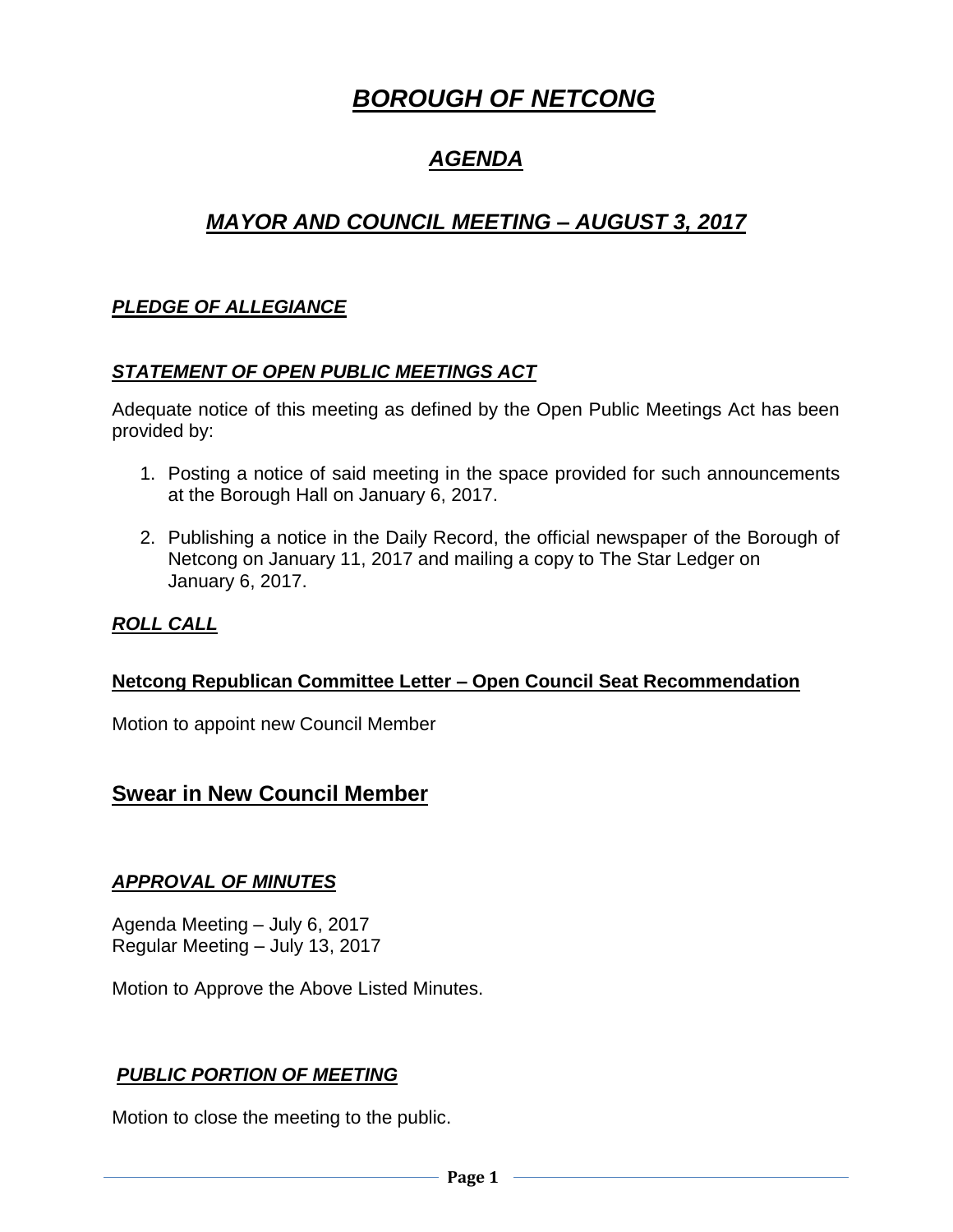## *ORDINANCE ADOPTIONS*

None

#### *CORRESPONDENCE*

1. Letter from St. Cesario Society

2. E-Mail from Anna Erickson – Requesting Permission for Road Closure for Block Party on Kings Rd. Saturday, September 9<sup>th</sup>, 2017.

#### *OLD BUSINESS*

1. Bond Anticipation Note – Determination and Award Certificate – to be entered into the minutes in full.

#### *NEW BUSINESS*

1. Energy Aggregation Program Presentation

#### *PRIVILEGE OF THE FLOOR TO THE COUNCIL*

#### *MAYORS COMMENTS*

#### *RESOLUTIONS*

**1. Resolution 2017- 84-** Authorizing a Public Display of Fireworks by the Assumption Society

**2. Resolution 2017- 85** – Appointing Olivia Nametko as Board of Health Member

**3. Resolution 2017- 86** – Requesting Approval of Items of Revenue and Appropriation-NJ Prevention Network, Inc.

**4. Resolution 2017- 87** – Requesting Approval of Items of Revenue and Appropriation – Municipal Alliance